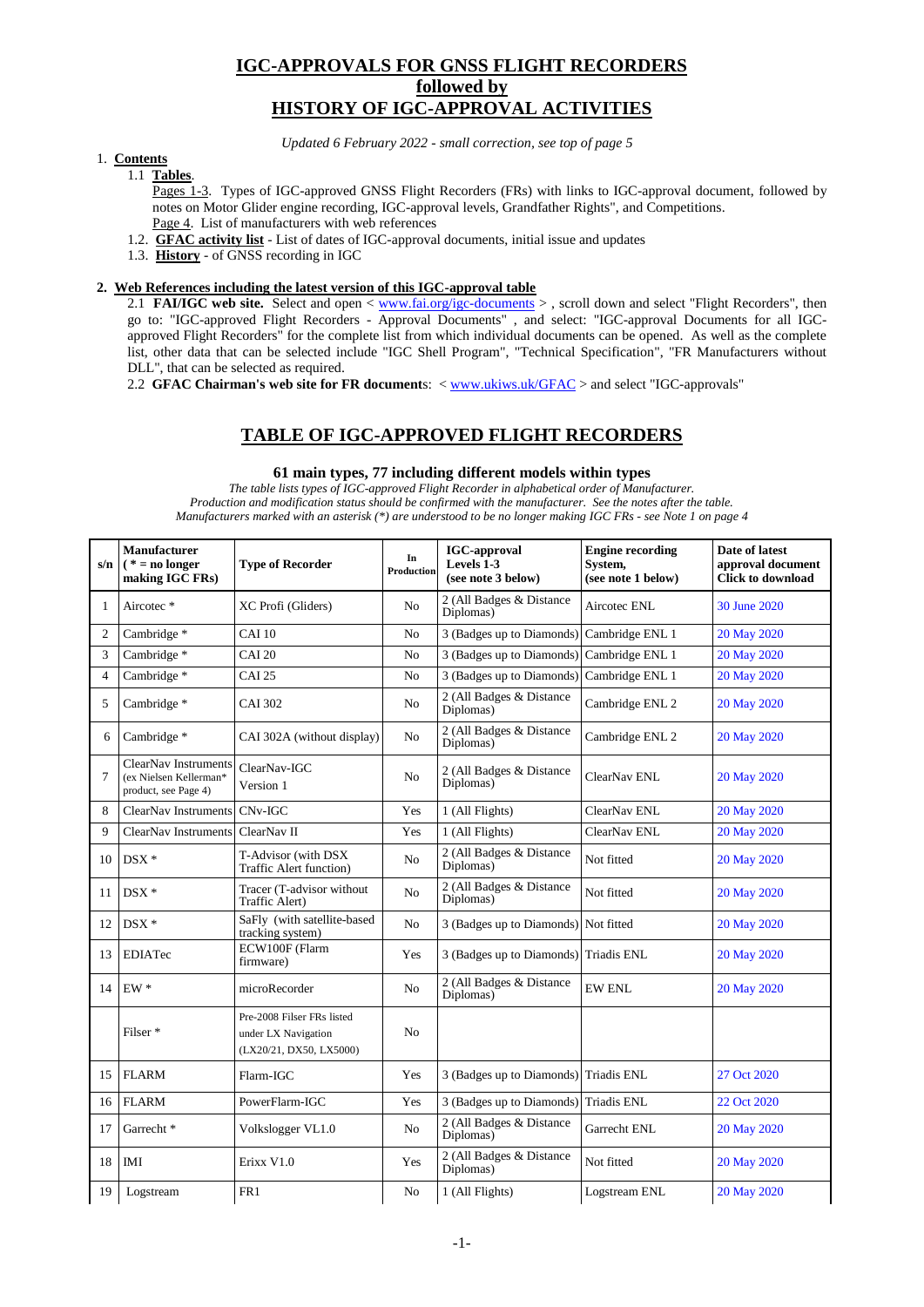| 20 | <b>LXNAV</b>                                   | FlarmMouseIGC<br>(Flarm firmware)                                            | Yes            | 3 (Badges up to Diamonds) LXNAV ENL   |                                                         | 24 May 2020   |
|----|------------------------------------------------|------------------------------------------------------------------------------|----------------|---------------------------------------|---------------------------------------------------------|---------------|
| 21 | <b>LXNAV</b>                                   | Flarm PowerMouse-IGC<br>(Flarm firmware)                                     | Yes            | 3 (Badges up to Diamonds) LXNAV ENL   |                                                         | 24 May 2020   |
| 22 | <b>LXNAV</b>                                   | Nano                                                                         | Yes            | 1 (All Flights)                       | <b>LXNAV ENL</b>                                        | 24 May 2020   |
| 23 | LXNAV                                          | Nano 3 (with screen)                                                         | Yes            | 1 (All Flights)                       | LXNAV ENL                                               | 24 May 2020   |
| 24 | <b>LXNAV</b>                                   | Nano 4                                                                       | Yes            | 1 (All Flights)                       | LXNAV ENL &<br>internal MOP sensor                      | 24 May 2020   |
| 25 | <b>LXNAV</b>                                   | LX8000 series, models<br>8000, 8030, 8040 & 8080<br>including Flarm function | Yes            | 1 (All Flights)                       | <b>LXNAV ENL</b><br>and optional<br>external MOP sensor | 24 March 2021 |
| 26 | <b>LXNAV</b>                                   | LX9000, and<br>LX9000F with Flarm                                            | Yes            | 1 (All Flights)                       | <b>LXNAV ENL</b><br>and optional<br>external MOP sensor | 24 May 2020   |
| 27 | <b>LXNAV</b>                                   | LX9000HAFR<br>HAFR=High Altitude FR for<br>altitude claims over 15,000 m     | Yes            | 1 (All Flights)                       | LXNAV ENL                                               | 24 May 2020   |
| 28 | <b>LXNAV</b>                                   | LX9050, and<br>LX9050F with Flarm                                            | Yes            | 1 (All Flights)                       | <b>LXNAV ENL</b><br>and optional<br>external MOP sensor | 24 May 2020   |
| 29 | <b>LXNAV</b>                                   | LX9070, and<br>LX9070F with Flarm                                            | Yes            | 1 (All Flights)                       | <b>LXNAV ENL</b><br>and optional<br>external MOP sensor | 24 May 2020   |
| 31 | <b>LXNAV</b>                                   | $S-10$                                                                       | Yes            | 1 (All Flights)                       | <b>LXNAV ENL</b>                                        | 24 May 2020   |
| 32 | <b>LXNAV</b>                                   | $S-100$                                                                      | Yes            | 1 (All Flights)                       | <b>LXNAV ENL</b>                                        | 24 May 2020   |
| 33 | LX Navigation                                  | Colibri II                                                                   | Yes            | 1 (All Flights)                       | <b>LXN ENL</b>                                          | 24 May 2020   |
| 34 | LX Navigation                                  | Colibri V1/4 with Firmware<br>up to V7                                       | N <sub>0</sub> | 3 (Badges up to Diamonds) LXN ENL     |                                                         | 24 May 2020   |
| 35 | LX Navigation                                  | Colibri V1/4 with Firmware<br>V8 and later                                   | Yes            | 2 (All Badges & Distance<br>Diplomas) | <b>LXN ENL</b>                                          | 24 May 2020   |
| 36 | LX Navigation                                  | Colibri X                                                                    | Yes            | 1 (All Flights)                       | <b>LXN ENL</b>                                          | 24 May 2020   |
| 37 | LX Navigation                                  | DX50 ( $&$ pre-2008 version<br>under Filser name)                            | No             | 3 (Badges up to Diamonds)             | Not fitted                                              | 24 March 2021 |
| 38 | LX Navigation                                  | LX20 & 21 (& pre-2008<br>versions under Filser name)                         | No             | 3 (Badges up to Diamonds) LXN ENL     |                                                         | 24 March 2021 |
| 39 | LX Navigation                                  | LX5000 (& pre-2008<br>version under Filser name)                             | No             | 3 (Badges up to Diamonds) LXN ENL     |                                                         | 24 March 2021 |
| 40 | LX Navigation                                  | LX7000                                                                       | No             | 1 (All Flights)                       | <b>LXN ENL</b>                                          | 24 May 2020   |
| 41 | LX Navigation                                  | LX7007<br>& 7007F with Flarm                                                 | Yes            | 1 (All Flights)                       | LXN ENL                                                 | 24 May 2020   |
| 42 | LX Navigation                                  | LXN Flarm Eagle<br>& Flarm Eagle Mobile                                      | Yes            | 3 (Badges up to Diamonds) LXN ENL     |                                                         | 24 May 2020   |
| 43 | LX Navigation                                  | LX Eos and Eos 80                                                            | Yes            | 1 (All Flights)                       | LXN ENL & optional<br>external MOP sensor               | 24 May 2020   |
| 44 | LX Navigation                                  | LX Era 57 and Era 80                                                         | Yes            | 1 (All Flights)                       | LXN ENL & optional<br>external MOP sensor               | 24 May 2020   |
| 45 | LX Navigation                                  | LX 10000                                                                     | Yes            | 1 (All Flights)                       | LXN ENL & optional<br>external MOP sensor               | 24 May 2020   |
| 46 | LX Navigation                                  | LX MOP IGC                                                                   | Yes            | 1 (All Flights)                       | LXN ENL & internal<br>high frequency MOP<br>sensor      | 24 May 2020   |
| 47 | LX Navigation                                  | LXN Mini Box Flarm-IGC<br>(Flarm firmware)                                   | Yes            | 3 (Badges up to Diamonds)             | <b>LXN ENL</b>                                          | 24 May 2020   |
| 48 | LX Navigation                                  | LXN Red Box Flarm-IGC<br>(Flarm firmware)                                    | Yes            | 3 (Badges up to Diamonds) LXN ENL     |                                                         | 24 May 2020   |
| 49 | Naviter                                        | Oudie-IGC                                                                    | Yes            | 1 (All Flights)                       | LXNAV ENL                                               | 20 May 2020   |
| 50 | New Technologies*                              | <b>NTE Easy</b>                                                              | No             | 2 (All Badges & Distance<br>Diplomas) | <b>NTE ENL</b>                                          | 20 May 2020   |
| 51 | New Technologies*                              | NTE Easy Matchbox                                                            | No             | 2 (All Badges & Distance<br>Diplomas) | NTE ENL                                                 | 20 May 2020   |
| 52 | PressFinish                                    | GCA-IGC                                                                      | Yes            | 1 (All Flights)                       | PFE ENL                                                 | 20 May 2020   |
| 53 | <b>RC</b> Electronics                          | Fenix                                                                        | Yes            | 1 (All Flights)                       | <b>RCE ENL</b>                                          | 20 April 2021 |
| 54 | Scheffel *                                     | Themi                                                                        | No             | 3 (Badges up to Diamonds)             | Not fitted                                              | 20 May 2020   |
| 55 | Streamline Digital<br>Instruments (SDI)        | PosiGraph V1.0                                                               | No             | 3 (Badges up to Diamonds) LXN ENL     |                                                         | 20 May 2020   |
| 56 | <b>Streamline Digital</b><br>Instruments (SDI) | PosiGraph V2                                                                 | No             | 3 (Badges up to Diamonds) LXN ENL     |                                                         | 20 May 2020   |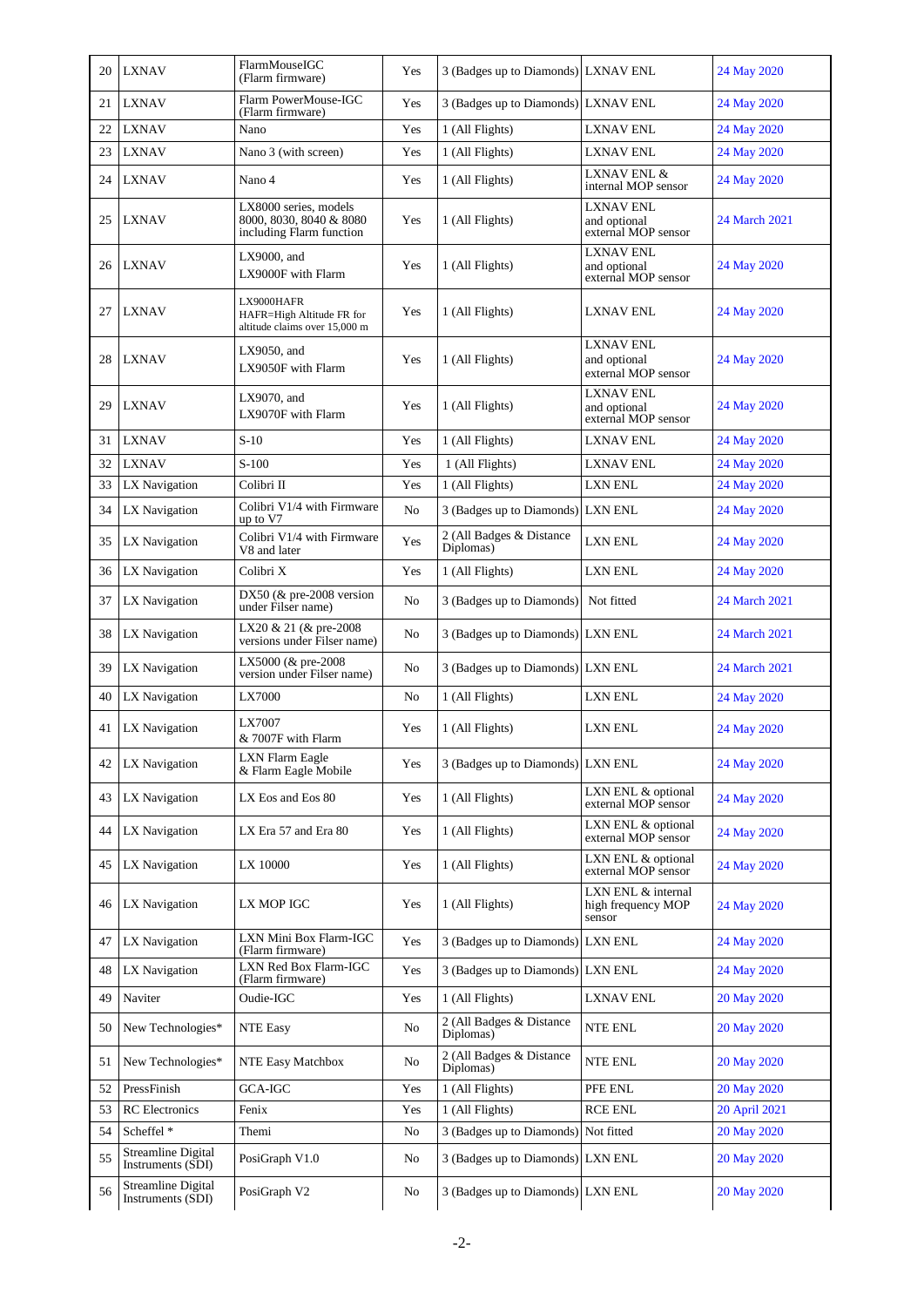| 57  | Triadis                 | Altair RU1     | Yes | 1 (All Flights)                                               | Triadis ENL             | 20 May 2020          |
|-----|-------------------------|----------------|-----|---------------------------------------------------------------|-------------------------|----------------------|
| 58  | Triadis                 | Triadis RU2    | Yes | 2 (All Badges & Distance<br>Diplomas)                         | Triadis ENL             | 20 May 2020          |
| 59  | Triadis                 | Triadis RU3    | Yes | 1 (All Flights)                                               | Triadis ENL             | 20 May 2020          |
| 60  | Zander <sup>*</sup>     | GP940          | No  | 3 (Badges up to Diamonds) Zander Vibration system 20 May 2020 |                         |                      |
| 61  | Zander/SDI <sup>*</sup> | GP941          | No  | 3 (Badges up to Diamonds) Zander ENL                          |                         | 20 May 2020          |
| s/n | <b>FR Manufacturer</b>  | <b>FR</b> Type |     | <b>Production   Approval Level</b>                            | <b>Engine Recording</b> | <b>Document Date</b> |

#### **Notes:**

1. **FR Types no longer IGC-approved**. Several types of FR were IGC-approved in the past, but approval has been withdrawn and they do not appear in the table above. This is because security requirements have increased since the IGC-approval system started in 1995. In some cases<br>there were problems with early FR designs including low security of the FR itself are no longer approved, for more detail click for a PDF file : [EW Models A-D](http://www.ukiws.uk/GFAC/approvals/ew.pdf) [Peschges VP8](http://www.ukiws.uk/GFAC/approvals/peschges.pdf) Print Technik GR1000

2. **Levels of Approval**. There are three levels of IGC-approval for different types of flight. These are allocated by GFAC at the time of initial IGC-approval, and revised as security conditions change with time, where later testing shows different results, or other problems are found with the type of FR. They depend on compliance with the IGC FR Specification, particularly security aspects such as resistance to hacking or data<br>corruption in IGC files. See para 5 for competitions and para 6 on "Grandfather R

2.1 Level 1 - All Flights including World Records. This applies to FRs that comply with all of the provisions of the IGC Technical Specification at the time that the approval is first given, and sustain that standard with time.

2.2 Level 2 - All IGC Badges & Distance Diplomas. This applies to types of FRs that do not fulfill the Specification in a few areas at the time of approval, but it has been decided that they be used for flights except for World Records. It is also used for old types of FRs that initially were at Level 1, but due to increases<br>in the conditions of the FR Specification, are no longer

2.3 Level 3 - Diamonds. This is for FAI Silver, Gold and Diamond badge flights only. It is used for types of FRs that have significant differences from the Specification at the time of approval, but it is decided that a limited approval can be given rather than no approval at all. It is also used for old types of FRs that initially were at one of the higher Levels, but due to increases in the conditions of the FR Specification, are no longer eligible for their original approval level. For competition flights, see para 5 below.

3. **Engine Recording**. This is covered in each IGC-approval document, including figures recorded in GFAC tests.

3.1 IGC ENL System. The Environmental Noise Level (ENL) system is inside the FR and records low-frequency acoustic noise mainly between 100 and 200 Hz, adding three ENL numbers from 000 to 999 to each fix in the IGC file. This is intended to detect running of engines such as two-strokes that produce significant low frequency noise in the cockpit. It can also be used for other types of engines if the FR is mounted close to the source of engine noise and sufficiently high ENL figures are produced. The ENL system does no

3.2 Low-ENL installations and the extra MOP sensor. Where a FR and engine installation produces low ENL values that make it difficult to differentiate between some aspects of soaring and when the engine is producing a smal

(1) Position the FR close to the engine, propeller or jet pipe and check that high ENL figures are always produced when any forward thrust is produced, or

(2) Use a type of FR that includes a remote sensor working under the MOP (Means of Propulsion) code so that high MOP is recorded whenever any forward thrust is generated. Some MOP systems use a cable connected to the FR so that the sensor can be placed close to the engine, others have a special MOP sensor inside the FR itself with different characteristics to the low-frequency ENL system, such as a high frequency sensor designed to record the<br>running of jet engines. In these cases, three MOP numbers are recorded currently para 1.4.2.4.

4. **Flarm Traffic Alert System**. In some FRs, the proprietary Flarm (Flight Alarm) traffic alert system is fitted in addition to the main systems of the FR and is described in the above table as "with extra Flarm function". This includes the PowerFlarm (PF) variant. In some other FRs, the named manufacturer makes the case, connectors and other facilities, but the primary firmware is a Flarm module, and after-flight validation of IGC files is through the Flarm program IGC-FLA.dll. Such FRs are described above as "uses Flarm firmware".

5. **Competition Flights**. Annex A to the Sporting Code (SC3A) specifies the use of IGC-approved FRs in World Championships and other competitions that use Annex A rules. Unless specified otherwise, all approval levels may be used in Annex A competitions, subject to any other rules for the competition. In competitions where SC3A is not used, other rules and procedures may be made by the National Airsport Control (NAC) authority or the competition organizer, but if FR levels differ from those in para 2 above, such competition flights will not be eligible for the appropriate IGC badges, diplomas and records.

5.1 On-Line Competitions (OLCs). An OLC is a "de-centralized competition" in which participants use email to file IGC flight data under the rules of the particular OLC organiser. OLCs are not official IGC competitions and their rules may, or may not, conform to IGC criteria such as the Sporting Code for Gliding (SC3) and its Annexes. In an OLC, pilots fly different tasks from different sites, unlike a Centralized Competition flown at one site with a common task on each day.

6. **Grandfather Rights and IGC-approval Levels**. The term "Grandfather Rights" describes a system similar to that used in the Regulation of Commercial Air Transport where already-approved clearances are continued after rules and procedures are changed, so that aircraft and equipment<br>in Service does not have to be constantly modified or even grounded while modi standards for the approval level concerned. Specification requirements are increased over time, and eventually the approval levels of old types of FR will have to be lowered, see 6.1 below.

6.1 Lowering Approval Levels over time. Where the technical standard of a particular type of FR falls well below the current Specification, particularly on security aspects such as low resistance to hacking, the IGC-approv A to SC3B. This may apply to individual types of FR, but during 2012 and in 2019-20, groups of older types of FR had their IGC-approval levels reduced due to increases in IGC security requirements. In some cases, approvals were withdrawn, see note 1 above. More detail is in the table that starts on page 5 and lists Approval documents starting with the first ones that were published in 1996.

**---------------------**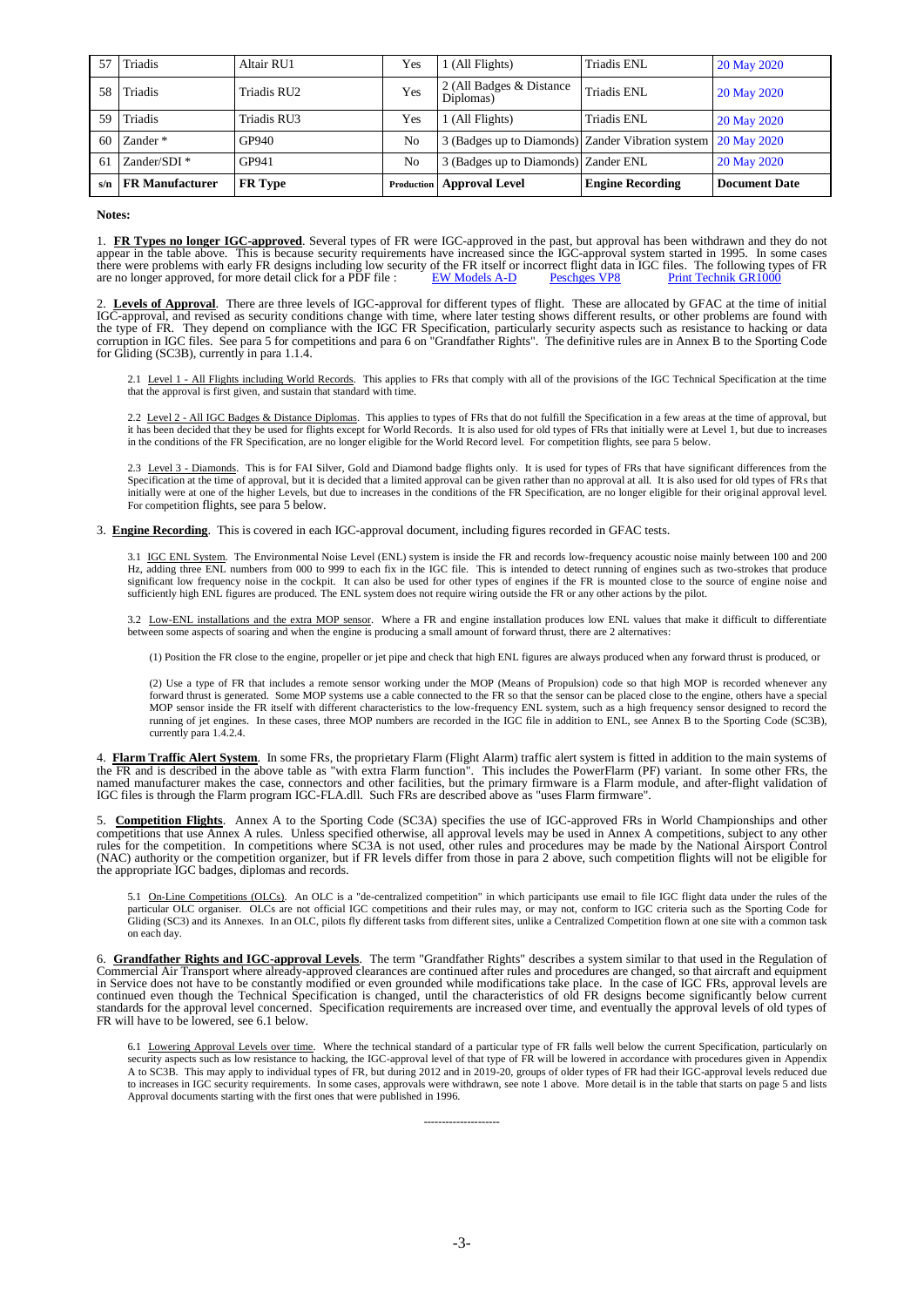# **IGC-APPROVED FLIGHT RECORDERS – 21 MANUFACTURERS**

|                | s/n Name of Manufacturer<br>(alphabetical order) | Country           | Manufacturer's web page                                                                                                                                  | <b>IGC Codes for the</b><br><b>Firmware Manufacturer</b><br>used in IGC files |                                                         |
|----------------|--------------------------------------------------|-------------------|----------------------------------------------------------------------------------------------------------------------------------------------------------|-------------------------------------------------------------------------------|---------------------------------------------------------|
|                |                                                  |                   |                                                                                                                                                          | 3 letters                                                                     | 1 letter<br>(used in short version<br>of IGC file name) |
| 1              | Aircotec Flight Instruments *                    | Austria           | www.aircotec.com                                                                                                                                         | <b>ACT</b>                                                                    | I                                                       |
| $\overline{2}$ | Cambridge Aero Instruments *                     | <b>USA</b>        | via Gary Kammerer gary@clearnav.net                                                                                                                      | CAM                                                                           | $\mathcal{C}$                                           |
| $\overline{c}$ | ClearNav Instruments                             | <b>USA</b>        | www.clearnav.net                                                                                                                                         | <b>CNI</b>                                                                    | K                                                       |
| $\overline{4}$ | DSX Data Swan *                                  | Switzerland       | no current web site                                                                                                                                      | <b>DSX</b>                                                                    | D                                                       |
| 5              | EDIATec (Flarm Firmware)                         | Switzerland       | www.ediatec.ch                                                                                                                                           | <b>FLA</b>                                                                    | G                                                       |
| 6              | EW Avionics *                                    | UK                | no current web site                                                                                                                                      | EWA                                                                           | E                                                       |
|                | Filser <sup>*</sup>                              | Germany           | pre-2008 FRs under the Filser name<br>are covered under LX Navigation<br>which manufactured these FRs for Filser<br>(in 2008 Filser changed to Funkwerk) | FIL.                                                                          | F                                                       |
| 7              | Flarm Technology GmbH                            | Switzerland       | www.flarm.com                                                                                                                                            | <b>FLA</b>                                                                    | G                                                       |
| 8              | Garrecht Avionik GmbH <sup>*</sup>               | Germany           | www.garrecht.com<br>& www.air-avionics.com                                                                                                               | <b>GCS</b>                                                                    | A                                                       |
| 9              | <b>IMI Gliding Equipment</b>                     | Czech<br>Republic | www.imi-gliding.com                                                                                                                                      | IMI                                                                           | M                                                       |
| 10             | Logstream SP z.o.o.                              | Poland            | www.logstream.eu                                                                                                                                         | <b>LGS</b>                                                                    | Only 3-letter code used                                 |
| 11             | LXNAV d.o.o.                                     | Slovenia          | www.lxnav.com                                                                                                                                            | <b>LXV</b>                                                                    | V                                                       |
| 12             | LX Navigation                                    | Slovenia          | www.lxnavigation.com                                                                                                                                     | <b>LXN</b>                                                                    | $\mathbf{L}$                                            |
| 13             | Naviter d.o.o.                                   | Slovenia          | www.naviter.com                                                                                                                                          | <b>NAV</b>                                                                    | Only 3-letter code used                                 |
| 14             | Nielsen-Kellerman *                              | <b>USA</b>        | No current FR web site. The original<br>NKL FR re-named ClearNav Version 1                                                                               | <b>NKL</b>                                                                    | K                                                       |
| 15             | New Technologies s.r.l. *                        | Italy             | www.ntsrl.it<br>& http://glider.mooo.com                                                                                                                 | <b>NTE</b>                                                                    | N                                                       |
| 16             | <b>PressFinish Electronics</b>                   | Germany           | www.pressfinish.de                                                                                                                                       | <b>PFE</b>                                                                    | Only 3-letter code used                                 |
| 17             | <b>RC</b> Electronics                            | Slovenia          | www.rc-electronics.eu                                                                                                                                    | <b>RCE</b>                                                                    | Only 3-letter code used                                 |
| 18             | Scheffel Automation *                            | Germany           | www.themi.de                                                                                                                                             | <b>SCH</b>                                                                    | H                                                       |
| 19             | <b>Streamline Digital Instruments</b>            | Germany           | www.sdi-variometer.de                                                                                                                                    | <b>SDI</b>                                                                    | S                                                       |
| 20             | Triadis Engineering GmbH                         | Switzerland       | www.triadis.ch                                                                                                                                           | TRI                                                                           | T                                                       |
| 21             | Zander Segelflugrechner *                        | Germany           | www.zander-variometer.de                                                                                                                                 | <b>ZAN</b>                                                                    | Z                                                       |

Notes: 1. Manufacturers marked with an asterisk ( \* ) are understood to be no longer manufacturing IGC FRs. Some continue to maintain web sites, others do not, and some can no longer be contacted.

2. In previous years other companies such as Peschges and Print Technik manufactured GNSS Flight Recorders that were IGC-approved at the time, but due to increases in requirements these early FRs are no longer approved, mainly for reasons associated with security of the FR and its IGC-format files. Note 1 to the table of FR types on page 3 gives references to documents on some types of FR that are no longer IGC-approved.

3. A chronological record follows in Part 2 which gives dates and other details about IGC-approval activities, in reverse date order with most recent activities first.

------------------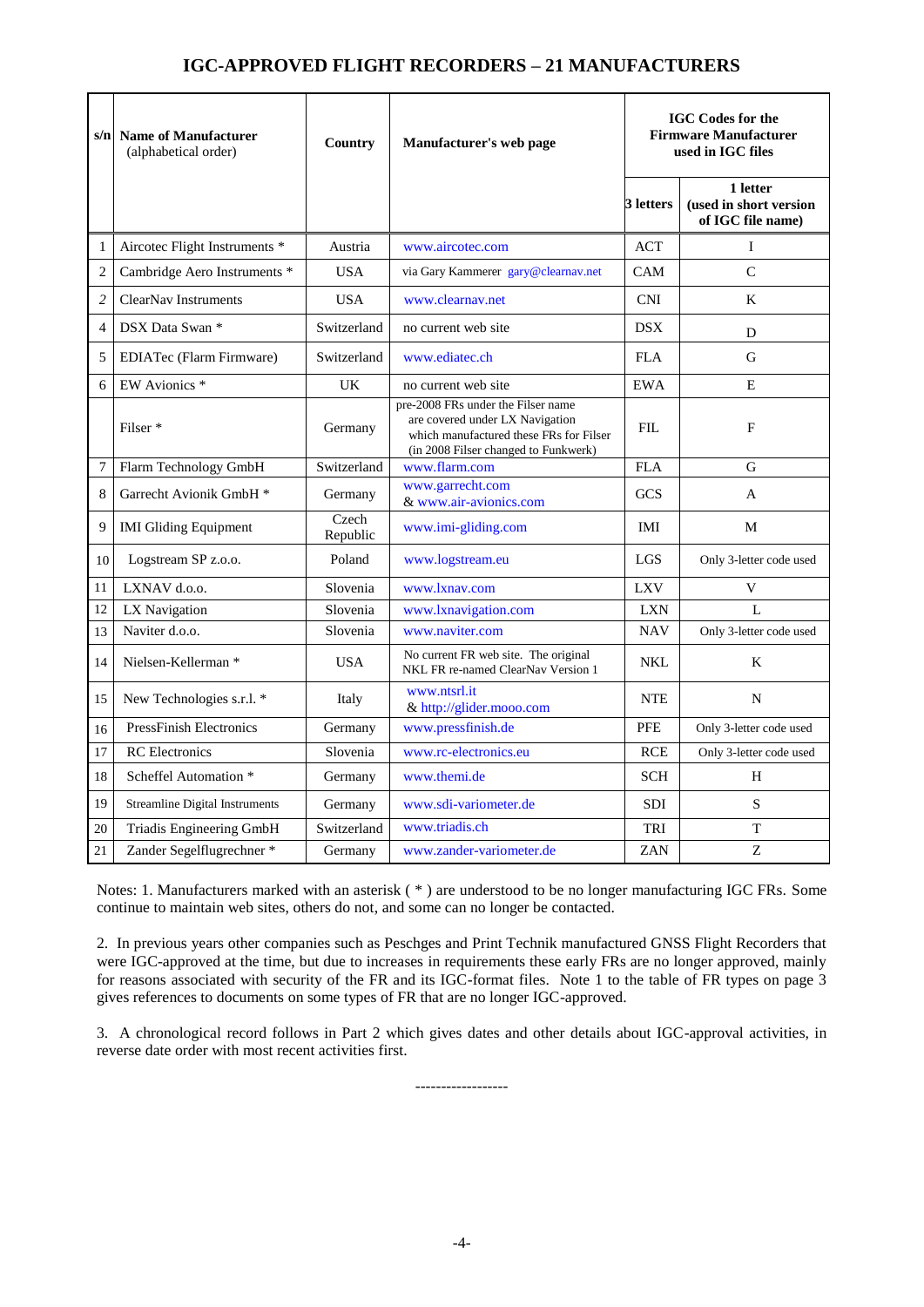## **PART 2 - DATES OF IGC-APPROVAL DOCUMENTS**

*The following IGC-approval documents and updates have been issued on behalf of IGC* 

*by the IGC GNSS Flight Recorder Approval Committee (GFAC). The list is in reverse date order,* 

*the most recent approvals and updates coming first. To preserve a complete record of Approval activity,* 

*the list goes back to the first IGC-approval in January 1996*

6 February 2022 - Correction to Approval Level of Zander 941 - was listed as Level 2, this should have been Level 3, see below for January 2020. 20 April 2021 - Fenix FR from RC Electronics, initial approval

24 March 2021 – (1) Updated LXNAV LX8000 document, adding the LX8030 and LX8040 variants with larger screens. (2) The Filser name added to 4 FR Types under LX Navigation which produced these FRs for Filser. (3) Lines for Filser and Nielsen Kellerman added to table of FR Manufacturers. (4) Approvals for LX Navigation LX20/21. DX50, and LX5000 updated with Filser references.

22 October 2020 – update of PowerFLARM approval, adding the Fusion variant

30 June 2020 - Aircotec IGC-approval document - company status changed to "no longer active"

20 & 24 May 2020 - IGC-approval documents for all FRs updated with GFAC Chairman's new email address, and references to FAI/IGC and GFAC web sites updated 1 February 2020 - updates of wording for many IGC-approval documents to standardise references, addresses, and other wording, and to enable all IGC-approval updates to be in 2020: ClearNav 2 & IGC, DSX SaFly, Ediatec ECW100, Flarm-IGC and Flarm PowerFlarm, Logstream FR1, LXNAV FlarmMouse, LXNAV Nano series, LX 8000 series, LX9000 series, LXNAV Flarm PowerMouse, LXNAV S-10 & S-100, LX Navigation Colibri series, LX Navigation DX50, LX Navigation LX20/21, LX Navigation 5000, LX Navigation 7000 series, LX Navigation Flarm Eagle, LX Navigation Eos/Era/LX1000, LX Navigation MOP IGC,

LX Navigation Mini Box & Red Box Flarm, Naviter Oudie, PressFinish GCA-IGC, SDI PosiGraph series, Triadis RU1-3 1 January 2020 - Reductions of IGC-approvals due to use of old systems and low security: Aircotec, Cambridge 302, ClearNav-IGC V1.0, DSX T-advisor/Tracer, EW Micro, Garrecht Volkslogger, IMI Erixx, NT Easy & Matchbox, Scheffel Themi, Zander 941.

Withdrawal of IGC-approval due to old systems and vulnerability to hacking: Peschges VP8

20 October 2019 - update of IGC-approvals for Aircotec, Cambridge 302, DSX T-advisor/Tracer, EW Micro, Garrecht Volkslogger, IMI Erixx, NT Easy & Matchbox, Peschges VP8, Scheffel Themi, Zander 941. All notifying reduction in IGC-approval levels to take place 1 January 2020

15 November 2018 - LX Navigation - addition of Flarm Eagle and Flarm Eagle Mobile

10 November 2018 - LX Navigation - addition of LX 10000, a variant of the LXN Era 80

6 November 2018 - LX Navigation Red Box Flarm - update to references to IGC file header record

31 August 2018 - LX Navigation Colibri X, initial approval

15 April 2018 - LX Navigation - adding Eos 80 and Era 57 and Era 80 models to original Eos approval

14 February 2018 - LXNAV PowerMouse-IGC with Flarm firmware, initial approval

4 November 2017 - ClearNav FRs (3), update with new Company address 12 February 2017 – LXNAV Nano 4, initial approval

16 November 2016 – LX Navigation LX MOP IGC recorder, initial approval 3 August 2016 – LXNAV LX9000HAFR, initial approval. HAFR=High Altitude Flight Recorder, for altitude claims above 15,000 metres

25 April 2016 – LXNAV S-10 and S-100, initial approval

10 December 2015 - LX Navigation Eos, addition of external MOP sensor box for rear-mounted jet and electric engines

22 November 2015 – Logstream FR-1, initial approval

5 October 2015 - LXNAV LX8000 and 9000 series, addition of electric current sensor for gliders with rear-mounted electric engines

10 April 2015 – PressFinish GCA-IGC, initial approval 10 March 2015 – ClearNav Instruments, ClearNav II, initial approval

26 November 2014 – LX Navigation LX Eos, initial approval

30 June 2014 – LXNAV 9050 and 9050F, initial approval 30 April 2014 – LXNAV Nano 3, initial approval

10 April 2014 – ClearNav CNv-IGC, initial approval

20 March 2014 – Naviter Oudie-IGC, initial approval. Also introduction of shorter format in main document.

31 January 2014 – LX Navigation Mini Box Flarm, addition of battery-powered portable version

10 October 2013 – LXNAV LX9000 series, addition of LX9070

1 October 2013 – Changes of Approval level for the LX Navigation DX50, LX20, LX21, LX5000; SDI Posigraph; Zander 940

31 August 2013 – Notice of IGC-approval level changes to take place on 1 October 2013

31 July 2013 – LXNAV FlarmMouse with Flarm-IGC firmware, initial approval.

5 May 2013 – Triadis Recorder Unit 2, initial approval.

5 May 2013 - Also update to LXNAV FRs with the external MOP box for rear-mounted jet and electric engines

31 March 2013 – Triadis Recorder Unit 3 (RU3), initial approval

28 February 2013 – Flarm, Flight Recorder aspects of powerFlarm-IGC, initial approval

14 February 2013 – Update to FLARM-IGC recorder and others using it as the main FR module.

`These are the Ediatec ECW100F, and the LX Navigation Mini-Box Flarm and Red Box Flarm

5 October 2012 - LX Navigaton Colibri approval updated with Hardware and Firmware versions for Models 1 & 4.

1 October 2012 - Changes as a result of the 2011 ANDS/GFAC Security paper, approved by the Bureau & 2012 IGC Plenary: Reductions in IGC-approval levels: Cambridge 10, 20, 25, Filser/LXN DX50, Filser/LXN LX20

(with RSA192), Filser/LXN LX21, Filser/LXN LX5000 IGC, LXN Colibri 1, SDI/LXN Posigraph, Zander GP940. Withdrawal of IGC-approval due to low security: EW FR A-D with separate GPS receiver (no viable security), Filser/LXN LX20 batch 1 without RSA (also hacked), Print Technik GR 1000/1000A (keys revealed).

10 August 2012 – Notice of the changes to take place on 1 October 2012 (see above)

29 May 2012 – Security update to EDIATEC ECW100F, LX Navigation Mini Box and Red Box Flarm

15 May 2012 - Flarm-IGC security warning

31 January 2012 - LXNAV LX8000 and 8000F, addition of MOP box for jet-engined motor gliders

22 January 2012 – LX Navigation LX7007FC, initial approval

10 January 2012 – LXNAV LX9000, addition of MOP box for jet-engined motor gliders

20 November 2011 – LX Navigation Colibri II, initial approval

31 October 2011 – LXNAV LX8080F, addition of MOP box for jet-engined motor gliders

31 August 2011 – DSX SaFly, initial approval issued

20 April 2011 – ClearNav-IGC, name change from Nielsen Kellerman

14 March 2011 – LXNAV LX8080F, initial approval issued

31 August 2010 – LXNAV Nano, initial approval issued

30 June 2010 – LX Navigation Mini Box Flarm and Red Box Flarm, addition of ENL system

14 June 2010 – LXNAV LX9000, initial approval issued

25 April 2010 – EWA Models A-D approval. EW series stand-alone GPS receiver list now in Annex C to the main IGC-approval.

28 February 2010 – Zander GP940 approval changed to include airborne engine run as well as a ground run.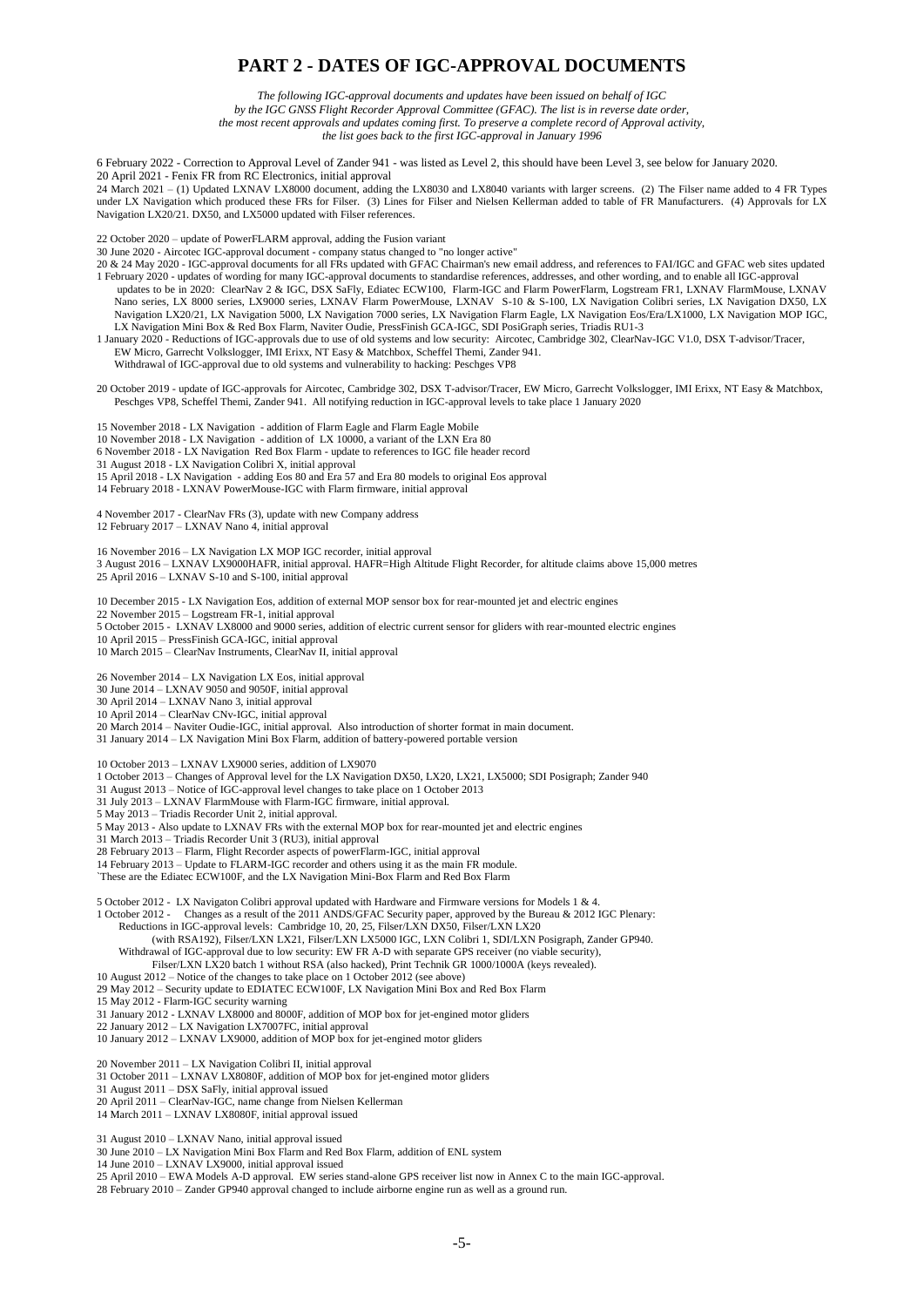25 May 2009 – Nielsen Kellerman ClearNav-IGC, Version 1 of IGC-approval document issued 14 February 2009 – Triadis Altair V1.0, Version 1 of IGC-approval document issued

20 November 2008 – EW microRecorder – update to allow for low ENL readings in quiet flight 31 August 2008 – LXN Mini Box Flarm-IGC, Version 1 of IGC-approval document issued, to "Diamonds" level. 31 August 2008 – LXN Red Box Flarm-IGC, Version 1 of IGC-approval document issued, to "Diamonds" level. 14 June 2008 – EDIATec ECW100F, Version 1 of IGC-approval document issued, to "Diamonds" level. 7 June 2008 – IMI Erixx V1.0, Version 1 of IGC-approval document issued 25 April 2008 – LXN LX8000 and LX8000F, Version 1 of IGC-approval document issued 12 April 2008 – DSX 7100 T-Advisor series and DSX 8000 Tracer series, Version 1 of IGC-approval document issued 10 March 2008 – Flarm-IGC V1.0, Version 1 of IGC-approval document issued, to "Diamonds" level. 20 February 2008 – LXN (ex Filser) DX50, LX20, LX21, LX5000IGC update and change of name from Filser to LXN 20 January 2008 – Garrecht Volkslogger, update of wording 30 April 2007 – Cambridge 10, 20 & 25 updated 12 April 2007 – Cambridge 302 series updated 31 March 2007 – LXN Colibri 4F with Flarm, Version 1 of IGC-approval document issued 10 January 2007 – NT Easy, Version 1 of IGC-approval document issued 20 November 2006 – EW microRecorder, addition of EW engine noise recording system 20 August 2006 - Zander/SDI GP941, amendment with Firmware 2.11 on time recording 10 June 2006 - EW microRecorder, Version 1 of IGC-approval document issued<br>30 May 2006 - Aircotec XC Profi (Gliders), Version 1 of IGC-approval document issued<br>17 March 2006 - LXN 7007F with uBLOX board and internal FLARM 24 February 2006 - LXN Colibri model 4 with uBLOX GPS receiver board 8 August 2005 - New Technologies (NTE) Easy Matchbox, Version 1 of IGC-approval document 20 July 2005 - LX Navigation LX7000 series, Version 2 with addition of LX7007 20 June 2005 - LX Navigation Colibri, addition of Colibri Version 4. 10 April 2005 - EW Models A-D, update of manufacturer details 10 April 2005 - Cambridge 10, 20  $\&$  25, update of manufacturer details and notice of change of IGC-approval level. 1 October 2004 - PrintTechnik GR1000 and GR1000A Issue 3 1 October 2004 - Filser LX20 Issue 5 1 October 2004 - Peschges VP8 Edition 2A 20 September 2004 - Zander 940 Issue 2 12 September 2004 - Cambridge 10, 20 & 25, Issue 5 28 March 2004 - Cambridge 10, 20 & 25, Issue 4A 28 March 2004 - Filser LX20 Issue 5A 28 March 2004 - Peschges VP8 Edition 2 28 March 2004 - Prink Technik GR1000 Issue 2 1 February 2004 - LX Navigation LX20, "all badges" level for early standard without micro & RSA 1 January 2004 - Cambridge (Martinsville) company out of business, Cambridge 10/20/25 and 302 FR approval wording changed 25 November 2003 - Cambridge (Horn Lake) 10/20/25 and 302 series with Horn Lake address 25 November 2003 - Cambridge (Martinsville) 10/20/25 and 302 series with new manufacturer codes 25 August 2003 - Cambridge (Martinsville) 302 series, addition of simpler 302A model. 20 May 2003 - Cambridge (Martinsville) 10, 20 and 25, update to approval document

5 May 2003 - Scheffel Themi increased from Diamonds to "all badges" level 14 March 2003 - LX Navigation LX7000, new type of FR, Version 1 of IGC-approval document issued

14 February 2003 - SDI Posigraph, introduction of Model 2

12 February 2003 - Zander/SDI GP941, introduction of A model with GPS15 board. 13 January 2003 - Cambridge (Martinsville) 302 series, introduction of ENL system

31 October 2002 - Scheffel Themi, Version 1 of IGC-approval document issued, to "Diamonds" level. 20 October 2002 - LX5000IGC, addition of 2002 model LX5000IGC-2 with higher resolution screen and extra button.

10 December 2001, updated approval documents issued for the following 5 types: Filser DX50 & LX20, Filser LX5000IGC, LX Navigation Colibri, SDI PosiGraph<br>30 October 2001 - Cambridge 302, Version 1 of IGC-approval document 25 May 2001 - Specification amendment 4 adds the IGC Shell Program and FR Manufacturers DLL files, designed by GFAC member Marc Ramsey

15 May 2000 - Filser LX5000IGC series, addition of LX5000IGC-2 and update of earlier approvals. 21 Mar 2000 - Filser LX20, Version 3 including LX20-2000 and updated wording 10 Mar 2000 - Amendment 3 to EWFR approval to add 2 new Garmin GPS units

19 Nov 99 - Amendment 2 to EWFR approval to add 5 new Garmin GPS units.<br>21 Jun 99 - Cambridge Issue 3 Including Pilot Event (PEV) Function and the Palm-Nav Display.<br>10 May 99 - Garrecht Volkslogger Model VI1.0, Issue 2 inc 8 Mar 99 - Streamline Digital Instruments (SDI, Germany) PosiGraph Model 1.0, Version 1 of IGC-approval 29 Jan 99 - Amendment 1 to EWFR approval to add new Model D with improved memory.

16 Nov 98 - Filser DX50, Amendment 1 to allow for three tube static pressure system. 26 Oct 98 - LX Navigation Colibri 1.0, Issue 2 with ENL recording

31 Aug 98 - LX Navigation Colibri 1.0 Version 1 of IGC-approval document issued

24 Aug 98 - Issue 2 of EWFR approval to add model C, add additional Garmin GPS units, update the wording.<br>30 Jun 98 - Filser LX5000IGC, Version 1 of IGC-approval document issued<br>19 May 98 - Filser DX50, Version 1 of IGC-ap

24 Apr 98 - Filser LX21, Version 1 of IGC-approval document issued 3 Apr 98 - Garrecht Volkslogger VL1.0, Version 1 of IGC-approval document issued

20 Jul 97 - Cambridge 10, 20, 25; Version 2 Approval, adding a 12 channel RX, variable time fixing, updated wording. 13 May 97 - Amendment to EWFR A/B approval to add Garmin 12XL to list of approved stand-alone GPS units.

19 Apr 97 - EW "EWFR A & B" for badges up to and including Diamonds, when connected by cable to one of a list of approved GPS units<br>25 Mar 97 - Filser LX20 Version 2 Approval, with the addition of motor glider engine recor

10 Nov 96 - Zander GP940, Version 1 of IGC-approval document issued 12 Aug 96 - Filser LX20, Version 1 of IGC-approval document issued

31 May 96 - Peschges VP8, Version 1 of IGC-approval document issued 16 Jan 96 - Cambridge Models 10, 20 and 25, Version 1 of IGC-approval document issued

-6-

----------------------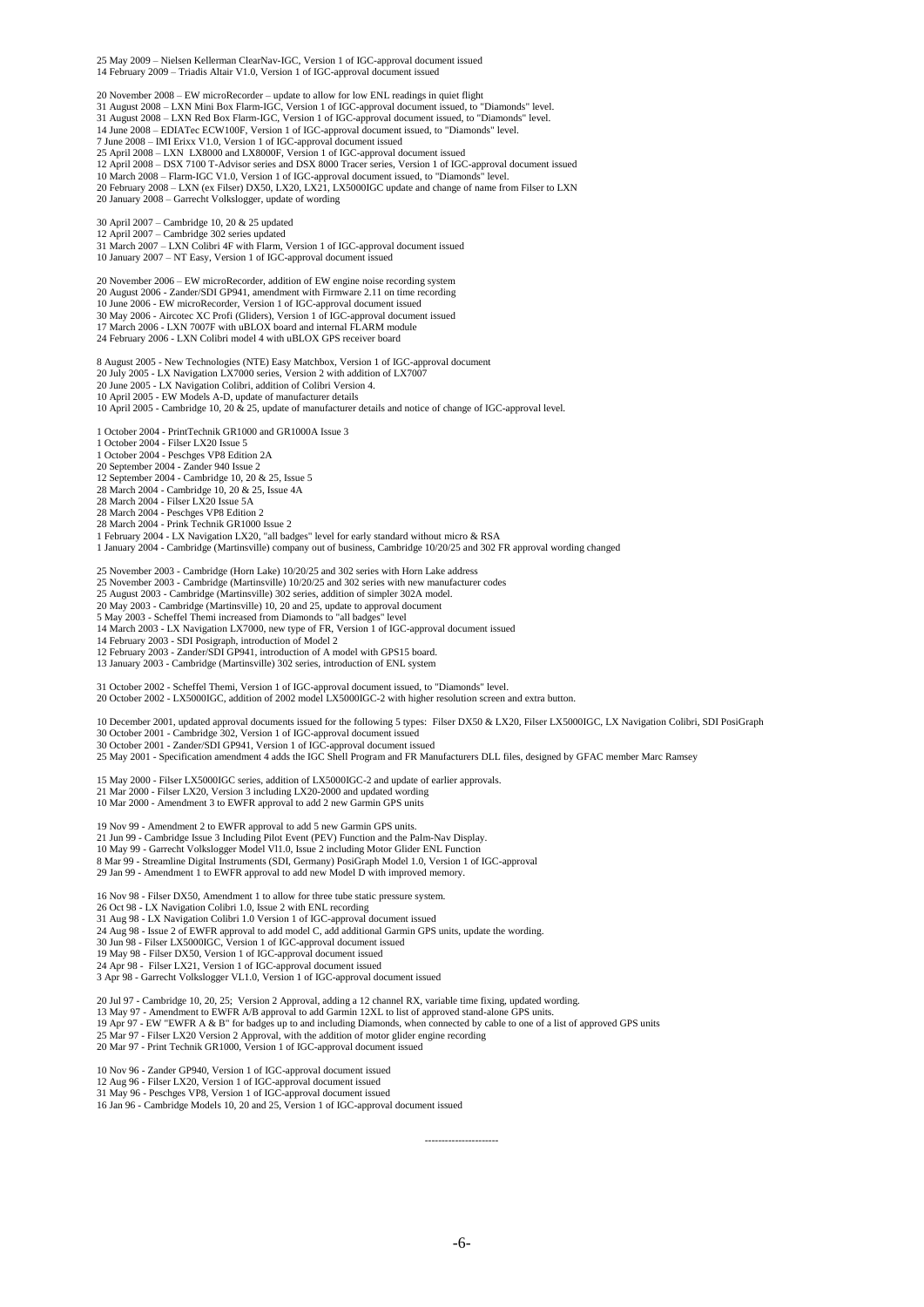## **PART 3 - HISTORY OF GNSS AND ITS USE IN IGC**

#### *Contents*

|              | Definitions and descriptions - GNSS, General Principles of operation. GPS/NAVSTAR, Beidou 2, Galileo, GLONASS  |
|--------------|----------------------------------------------------------------------------------------------------------------|
| 1987-1991    | Early IGC Discussions on future use of GPS recording                                                           |
| 1991         | Paper on GPS recording presented to OSTIV conference by Dr Dave Ellis of Cambridge Instruments                 |
| 1992         | First commercial GPS Flight Recorder, the RD Logger                                                            |
| 1993         | Electronic Barographs with GPS input produced by Borgelt and EW                                                |
| 1993         | World Gliding Championships in Borlange, Sweden, included some GPS Recorder testing                            |
| 1993-94      | Development of the IGC flight data standard, co-ordinated by Bob Fletcher (USA) and Hans Trautenberg (Europe)  |
| 1994         | GPS FR by Cambridge accepted for next World Championships in New Zealand.                                      |
| 1995         | January - New Zealand World Gliding Championships at Omarama use Cambridge GNSS Recorders for primary evidence |
| 1995         | March - IGC GFA Committee (GFAC) formed                                                                        |
| 1995-96      | Testing and issue of first IGC-approvals for general use of GNSS FRs                                           |
| $1996 - now$ | Annual Reports on GNSS Recording                                                                               |
| 2011         | Reduction in IGC-approval levels of 9 older types of FR, 3 removals of Approvals                               |
| 2012         | <b>GFAC</b> receives FAI Group Diploma                                                                         |
| 2019-20      | Reduction in IGC-approval levels of 10 older types of FR, 1 removal of Approval                                |

GNSS = Global Navigation Satellite System, the generic term for the specific systems described below.

Principle of operation – US GPS. This para describes the US NAVSTAR/Global Positioning System (GPS). Other satellite navigation systems use similar principles, although details such as frequencies and orbits differ. A GPS receiver on the ground records very small time-differences between transmissions at about 1500 MHz from the array of GPS satellites that are in view above the horizon at any one time, and uses these time differences to calculate a position. GPS satellites are in an orbit 55 degrees oblique to the equator at an altitude of about 20,200 km. Between 24 and 27 satellites are on-line at any one time with some inorbit reserves. Each satellite has an atomic clock accurate to better than a nanosecond and its accuracy is monitored from the ground and updated as necessary. Due to earth shielding, a maximum of up to 12 transmitting satellites can be in view to a receiver at any one time. The exact number of satellites-in-view depends on where the receiver is placed on or near the earth's surface. Terrain shielding reduces the number of satellites in view, as do receivers at latitudes over the 55 degree GPS satellite orbit. Because a GPS receiver is constantly updated with data on the satellite orbits, it knows the exact position in space from which a satellite transmits a signal. When the signal is received, the time-difference from when it was transmitted is a measure of the distance between the satellite and the receiver. The time-differences from several satellites provide lines-of-position which are used by the receiver's computer to calculate the Most Probable Position (MPP). In receivers with 12 or more channels operating on the ground in mid-latitudes without ground shielding, between 6 and 10 satellite position lines are typical for an individual fix. With sensitive receivers, good antenna layouts and a clear horizon, 12 satellites have been observed to be locked on as far north as 51 degrees. A brief description of some GNSS systems follows, followed by a history of GNSS recording in IGC.

GPS/NAVSTAR. In 1973, the US Department of Defense (DoD) decided to develop the NAVigation System for Timing And Ranging (NAVSTAR), commonly referred to as the Global Positioning System (GPS). From 1978, Block 1 GPS satellites were launched and the system first came on-line in January 1980. It was initially for military use with receivers that had special codes to access the data. Later, civil GPS receivers were produced for general use but these were subject to a deliberate reduction in accuracy by the Military GPS controlling authority. The authority was originally the US Department of Defense (DoD) and later the US Department of Transportation (DoT) was added. The accuracy reduction was so that the military receivers would always have more accurate data and also that civilian receivers were less likely to be used for undesirable purposes such as disruption or terrorism. The accuracy-reduction system was called "Selective Availability" (SA) and used a random short-term variation (wobble) of the timebase. Average error in lat/long for civilian receivers in these early days was measured by GFAC at about 50 metres for single fixes, reducing to about 40 metres as improved 12 channel receivers came on the market. Errors were recorded from a moving vehicle using several accurately-surveyed points on the ground at about 51N 001W and the overall average with SA was 44 m. When the SA system was withdrawn on 1 May 2000, GFAC accuracy results improved substantially, showing an average error at the end of 2000 of about 13m. Since then, average errors have improved to between 6 and 8m in good reception conditions. This is due to improved processing in receiver boards, and the increased number of GPS satellites. The GPS system is continuously updated as new satellites are put in orbit and old ones taken off-line.

Accuracy enhancement systems. Enhancements to basic system accuracy are provided by regional Satellite-Based Augmentation Systems (SBAS). These increase accuracy by monitoring errors at ground stations in the area concerned and making corrections available to compatible receivers. Such systems in service include WAAS (North America), EGNOS (Europe), BeiDou 1 (China), GAGAN (India) and MSAS (Japan). A Ground-Based Augmentation System (GBAS) has been developed in Australia.

BeiDou 3 (original name "Compass"). This is the GNS System of the Peoples Republic of China. The third phase of the BeiDou system (BDS-3) includes three GEO satellites, three IGSO satellites, and twenty-four MEO satellites with new signal frequencies. See: [http://en.wikipedia.org/wiki/Beidou\\_navigation\\_system](http://en.wikipedia.org/wiki/Beidou_navigation_system)

Galileo. The European Galileo project was launched in May 2002 under EU Council Regulation EC 876/2002, with the object of having 30 satellites at an altitude of about 22,200 km at an orbital plane of 56 degrees. Galileo is under civil control and is to be interoperable with the Russian GLONASS and US GPS systems. An Initial Operational Capability (IOC) was achieved in 2009 with 26 satellites. So-called new generation satellites are to be available by 2025.

See: [http://en.wikipedia.org/wiki/Galileo\\_\(satellite\\_navigation\)](http://en.wikipedia.org/wiki/Galileo_(satellite_navigation))

and: [http://ec.europa.eu/enterprise/policies/satnav/galileo/index\\_en.htm](http://ec.europa.eu/enterprise/policies/satnav/galileo/index_en.htm)

GLONASS. The Russian GNSS system, the initials standing for GLObal'naya NAvigatsionnaya Sputnikovaya Sistema (GLObal NAvigation Satellite System). The first satellite was launched in October 1982 and a full Constellation completed in 1995. Since then, agreements have been made that bring the technical standards of the US GPS system and GLONASS to a similar level so that receivers can more easily process both systems. In 2021, 27 satellites were in orbit of which 24 are operational at any one time. See [www.glonass-ianc.rsa.ru](http://www.glonass-ianc.rsa.ru/) and<http://en.wikipedia.org/wiki/GLONASS>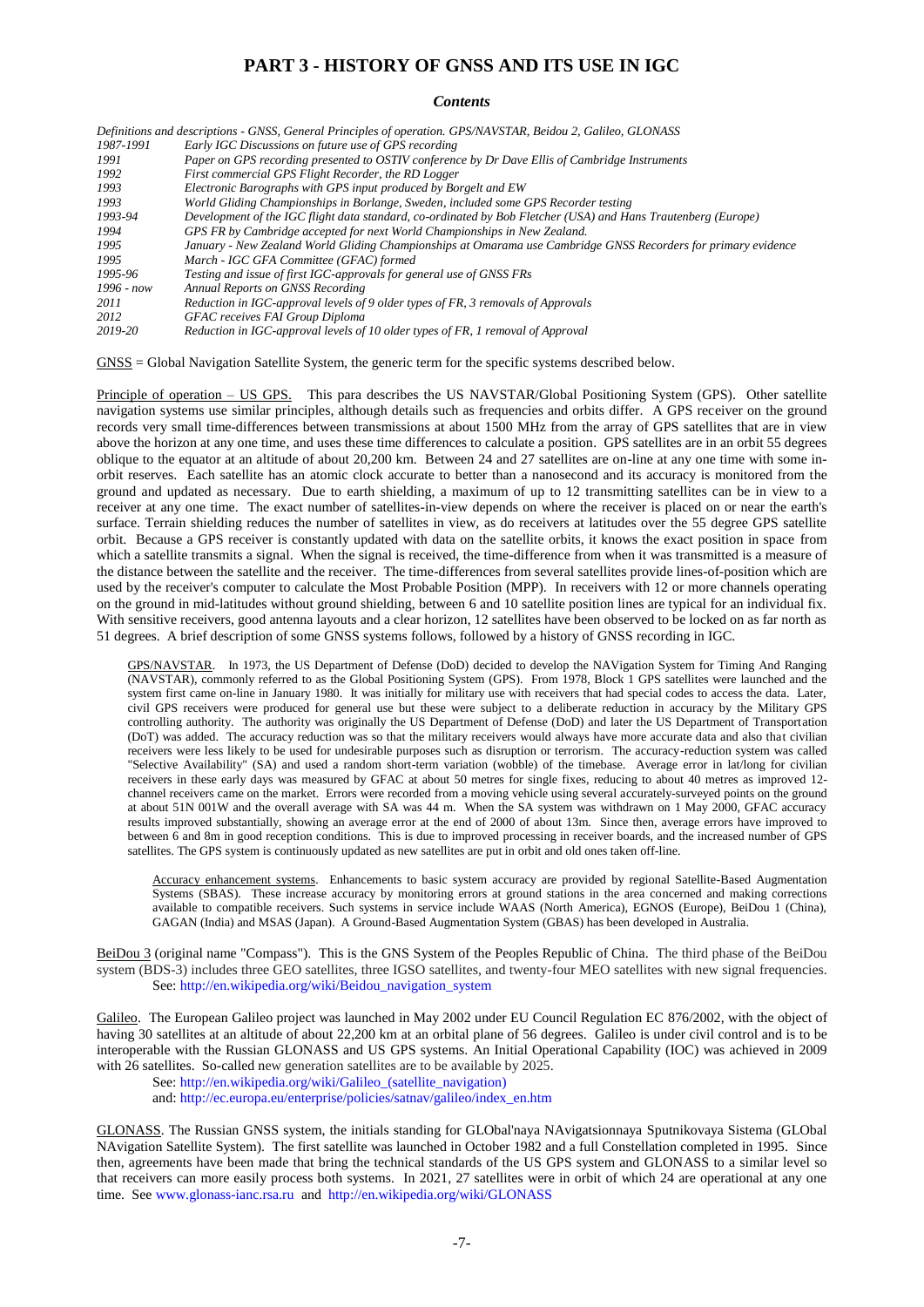# **USE OF GPS FLIGHT RECORDERS IN GLIDING**

1987-1992 - Early Discussions and Development. In 1987, discussions were held by the IGC Championships sub-committee on the potential use of GPS Flight Recorders (FRs) for after-flight display of positions and validation of flight data.

In 1991, Dr David Ellis of Cambridge Aero Instruments of Vermont, USA, presented a paper on GPS recording to the OSTIV Conference in Uvalde, USA, the site of the World Gliding Championships (WGC). This paper was based on flight recordings made in April 1991 using equipment loaned to Cambridge by a development engineer at Trimble Navigation. Flights were made from Palo Alto airport in California in a Cessna 172 light aircraft, and demonstrated the feasibility of GPS recording by a portable unit. Bernald Smith (USA), a Vice-President of IGC, heard Ellis' presentation and became an advocate of GPS recording. Bernald was responsible for photo evaluation at Uvalde and in a presentation described the work of his 15-person team, adding that if GPS recording succeeded, such a large team would not be required.

Also at Uvalde in 1991 were Alf Ingesson-Thoor, Director of the future World Championships in 1993 at Borlange, Sweden, and John Roake, Director of the WGC to be held at Omarama, New Zealand, in 1995. Alf and John had meetings with Dave Ellis with a view to using GPS recording in future WGC. For the 1996 Championships in New Zealand, Bernald Smith and John Roake were particularly concerned with the problems of photo evaluation from the high altitudes that could be achieved in wave soaring.

Cambridge Aero Instruments then produced a recording system using a Garmin GPS-10 engine and a HP-95 pocket calculator. This was flown by John Good (USA) in a gliding competition at Matamata, New Zealand, in February 1992.

1992 - first commercial GPS recorder for gliding. A GPS recorder was developed by avionics supplier RD Aviation of Oxford, UK. This was to a specification by its Managing Director Dickie Feakes, a UK glider pilot since the mid 1950s. The recorder was connected by cable to a separate GPS receiver such as one of the Garmin range and was a simple memory module with no pressure altitude sensor or built-in security. The format of its data output was an ASCII file with the suffix "dat", short for data. The software compiler of this so-called "dot.dat" format was Vince May, the founder and owner of the UK company Skyforce, with inputs from Phil Jeffrey of the BGA Competitions Committee. The DAT format was later developed into the IGC data format that is used today. In 1992 the FR was sold by RD Aviation as the "RD Logger" and in 1993 by Skyforce as the "Skyforce Logger".



1993 - Electronic Barographs with GPS input. Two companies that had been producing electronic barographs, in 1993 developed versions with larger memory that could be connected to a Garmin GPS receiver to record GPS fixes as well as pressure altitude. These were EW Avionics (UK, managed by Wayne Richards) and Borgelt Instruments (Australia, managed by Mike Borgelt).

1993 - World Gliding Championships - Borlange. Trials supervised by Bernald Smith (USA) were made in June 1993 during the World Championships in Borlange, Sweden, using prototype Flight Recorders from Dr Ellis' Cambridge Aero Instruments company in Vermont, USA.

1993 - Preparation for the next World Championships in New Zealand. Soaring in New Zealand includes high-level wave flying, and it is difficult for ground observers to validate gliders flying short distances beyond Turn Points when the glider is at high altitude. After the Borlange trials in June 1993 mentioned above, John Roake, Director of the future 1995 World Championships in New Zealand, sent a GPS recorder specification to a number of potential manufacturers. As a result, Cambridge made a bid for units to be used in the 1995 World Championships with a rental price of US\$200 per Flight Recorder (FR).

1994 - GPS FRs for New Zealand World Championships. IGC approved the use of the Cambridge design of FR as the primary system for scoring the 1995 World Championships. Pre-production Cambridge Model 10 FRs were made available, for which the

software writer was John Good. 15 were tested in the 1994 New Zealand Nationals and 30 in the later pre-world competition ("KiwiGlide"). This IGC decision for the first time gave priority to GPS recording over photographic evidence. The Cambridge design included pressure altitude recording, physical and electronic security, and the GPS receiver and other functions were in one sealed case. This was different to the earlier Borgelt, EW and RD/Skyforce designs that were connected by cable to a separate GPS receiver such as by Garmin. IGC was particularly sensitive to security issues after a case of cheating on photographic evidence at Borlange had resulted in a pilot being sent home. The Cambridge system used a microswitch to show whether the case had been opened and an electronic checksum system to show that the output file was exactly the same as when originally downloaded. These were stand-alone units with a large internal battery so that no changes to glider avionics or wiring would be required and would give the evidence required as long as the GPS antenna was in a good position.



1993-94 - Development of the IGC flight data standard. Meanwhile, the IGC ASCII file format was developed during 1993 and 1994 from the original BGA "dot.dat" format by a group of experts led by Bob Fletcher in the USA (then General Manager of Cambridge Aero Instruments) and Hans Trautenberg in Europe. The initial version was finalised in October 1994 for use in the New Zealand world championships in early 1995.

1995 - January - New Zealand World Gliding Championships. In January 1995 the World Gliding Championships were held at Omarama in New Zealand with John Roake as Director. Cambridge supplied all competitors with early versions of what would become their model 10 FR. This was the first time GPS recording had been used for scoring in a World Championship, and particularly suited the high level wave flying environment in New Zealand for which ground observers are not suitable for reliable Turn Point validation. During the Championship, the Chairman of the IGC GPS Committee, Bernald Smith, independently checked the GPS FR results on behalf of IGC with a view to their wider use.